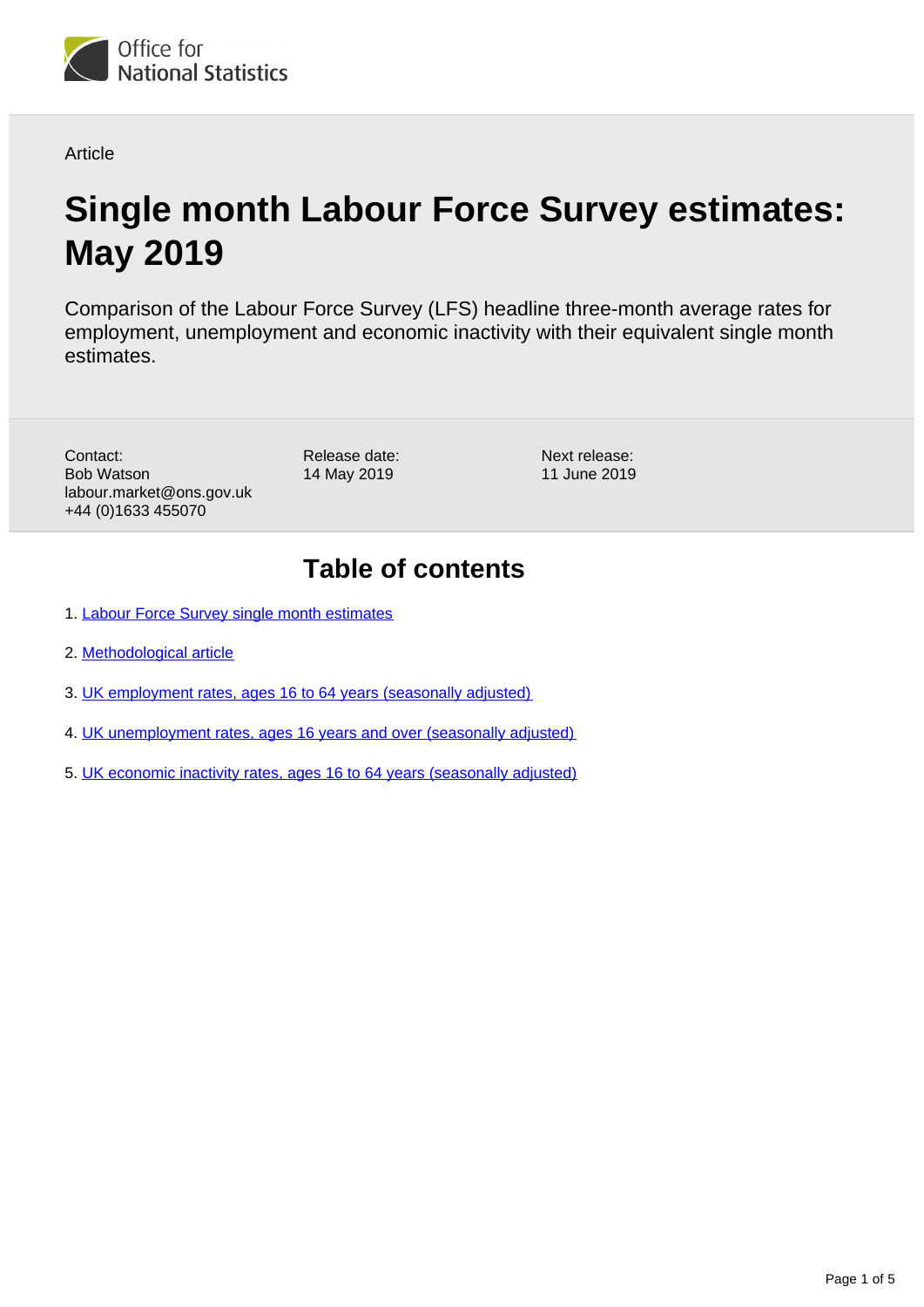## <span id="page-1-0"></span>**1 . Labour Force Survey single month estimates**

This article contains charts that compare the Labour Force Survey (LFS) headline three-month average rates for employment, unemployment and economic inactivity with their equivalent single month estimates. The single month estimates are derived from the same data source as the headline three-month figures but are not designated as National Statistics and their use is restricted to helping to understand the movements in the headline three-month averages.

Main points to note are as follows:

- the LFS single month estimates provide additional information about the latest quarterly movements in the headline three-monthly aggregates of employment, unemployment and economic inactivity
- the production and evaluation of the estimates is an important part of our quality assurance of the threemonthly averages published in the Labour market overview
- single month estimates are based upon one-third of the sample of the three-monthly series approximately 15,000 households – consequently, sampling variability of the changes in the single month estimates is higher in relative terms than those of the headline aggregates and so any interpretation of them can only be in fairly broad terms
- the LFS sample is designed so that the data collected for any three consecutive monthly reference periods (or rolling quarters) are representative of the UK population, however, the data for any given single month are unlikely to be representative of the UK – these sampling effects can cause movements in the single month that are a consequence of the survey nature of the LFS and are not a true reflection of change in the wider economy
- the movement in the latest single month figures is, in theory, a better indication of the latest change in the labour market than the difference between the latest two overlapping three-month periods, but it must still be treated with caution
- the sample design of the LFS often produces clear patterns in the single month series, which can aid interpretation of the LFS aggregates – the estimates help users determine the extent to which the movements in the headline aggregates are true reflections of changes in the UK labour market and the extent to which they reflect the survey nature of the LFS, in particular sampling variability
- for example, 80% of the households surveyed in one particular month will also have been surveyed three months ago; this means the comparison between the latest month and three months ago usually provides a better indicator of the latest underlying change than the comparison with the previous month, for which there is no sample overlap
- the single month estimates are regarded as an "official statistic" and are not considered National Statistics in their own right because they do not have sufficient methodological robustness
- In June 2019 we plan to release additional new experimental versions of the single month estimates alongside the current estimates. The new estimates are based on time series models using single month wave specific time series estimates. The new series will meet the recommendations set out in the report of the [National Statistics Quality Review of the Labour Force Survey,](http://www.ons.gov.uk/ons/guide-method/method-quality/quality/quality-reviews/list-of-current-national-statistics-quality-reviews/nsqr-series--2--report-no--1/index.html) published in February 2014. We will also be releasing a methodological article giving more detail regarding the new series.

For the three-month averages, the dates shown on the charts relate to the last month of the three (for example, April to June is indicated by June).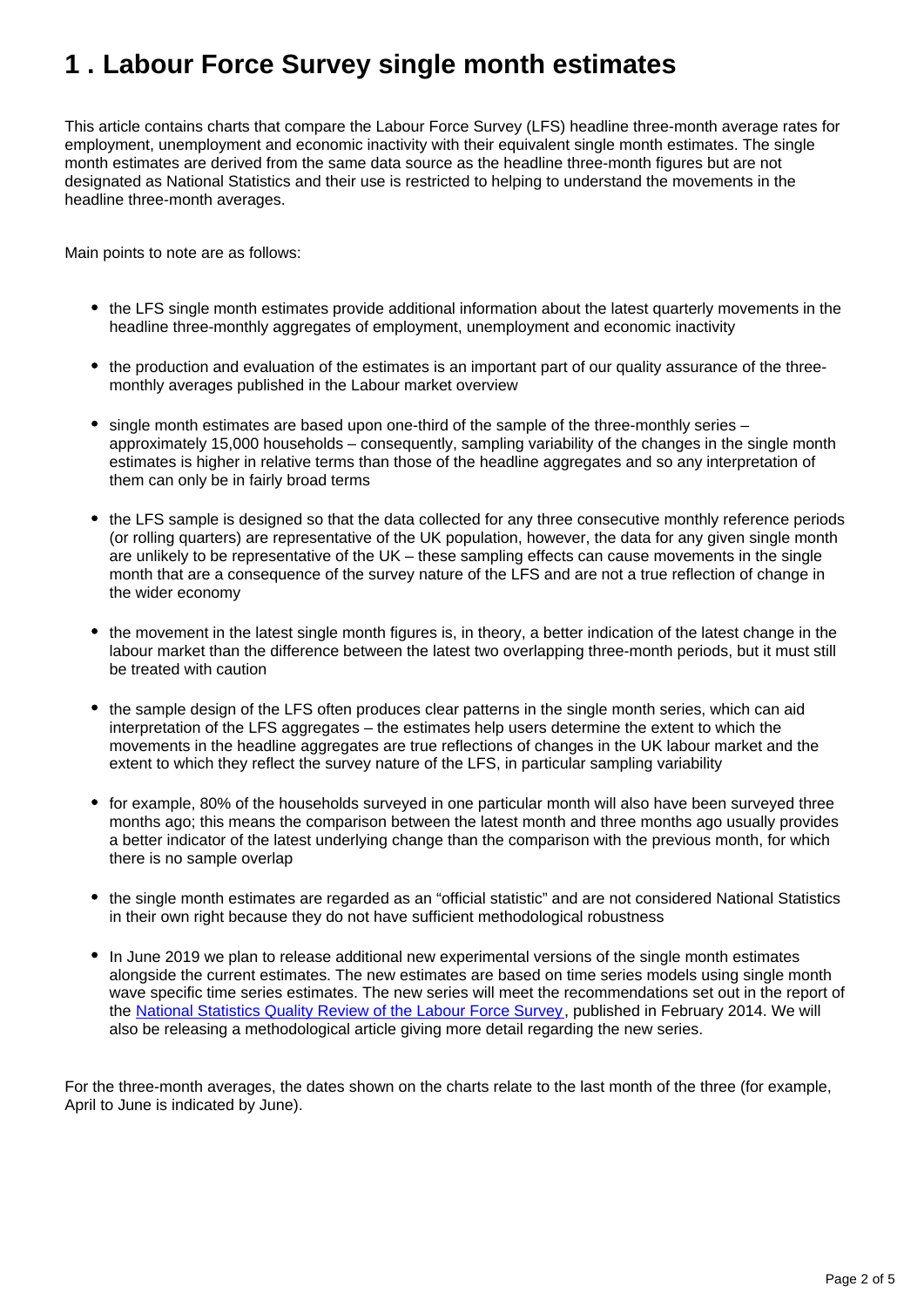## <span id="page-2-0"></span>**2 . Methodological article**

A methodological article explaining the **background to the Labour Force Survey (LFS)** single month estimates and [describing how they are calculated](http://A%20methodological%20article%20explaining%20the%20background%20to%20the%20Labour%20Force%20Survey%20(LFS)%20single%20month%20estimates%20and%20describing%20how%20they%20are%20calculated%20is%20available.) is available.

## <span id="page-2-1"></span>**3 . UK employment rates, ages 16 to 64 years (seasonally adjusted)**

The single month estimate for March 2019 shows a decrease of 0.8 percentage points on the previous month.

#### **Figure 1: Single month employment rate down on the previous month**

### **UK employment rates, ages 16 to 64 years (seasonally adjusted), March 2016 to March 2019**

### Figure 1: Single month employment rate down on the previous month

UK employment rates, ages 16 to 64 years (seasonally adjusted), March 2016 to March 2019



#### **Source: Office for National Statistics – Labour Force Survey**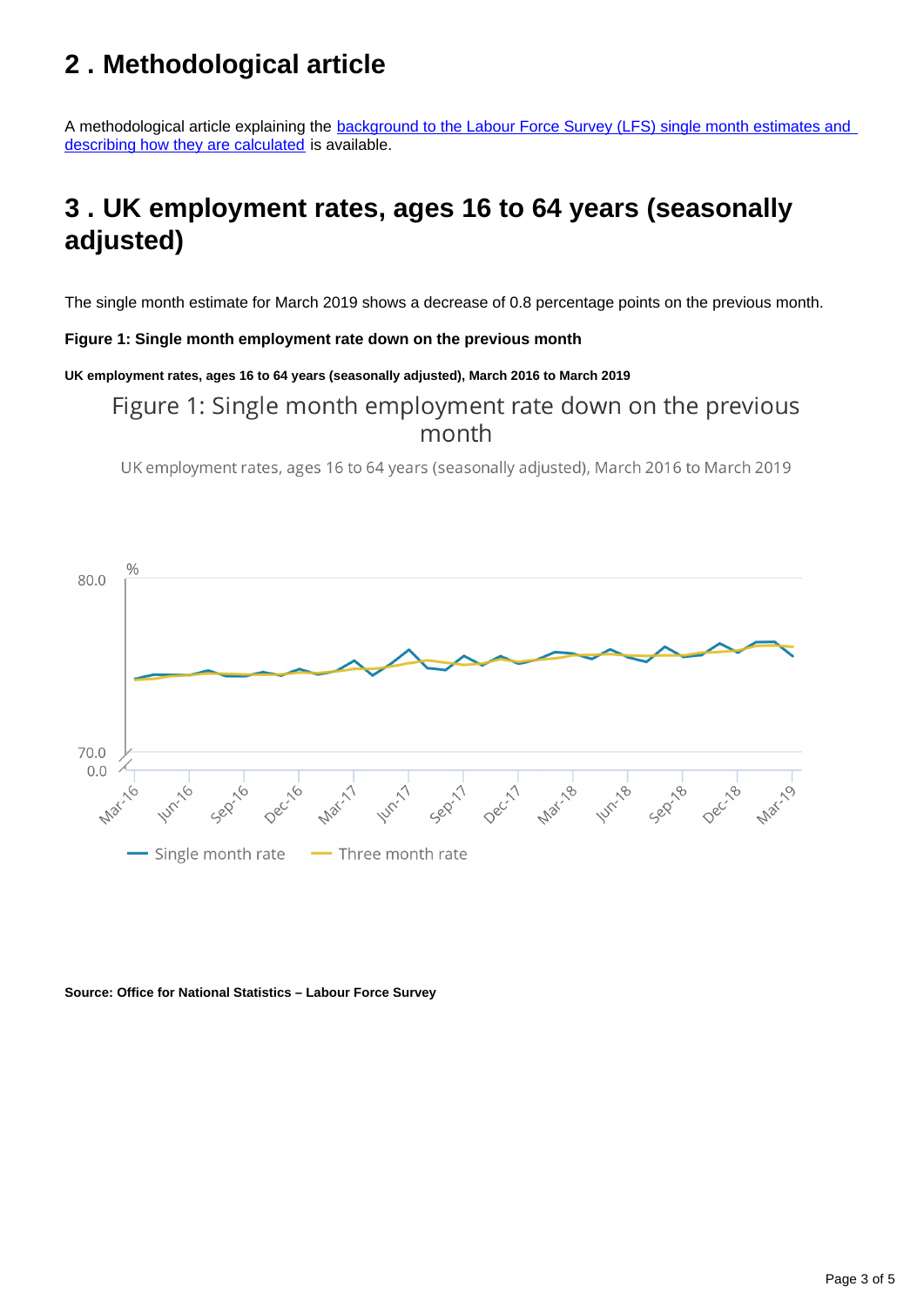## <span id="page-3-0"></span>**4 . UK unemployment rates, ages 16 years and over (seasonally adjusted)**

The single month estimate for March 2019 shows a decrease of 0.1 percentage points on the previous month.

### **Figure 2: Single month unemployment rate down on the previous month**

#### **UK unemployment rates, ages 16 years and over (seasonally adjusted), March 2016 to March 2019**

### Figure 2: Single month unemployment rate down on the previous month

UK unemployment rates, ages 16 years and over (seasonally adjusted), March 2016 to March 2019



**Source: Office for National Statistics – Labour Force Survey**